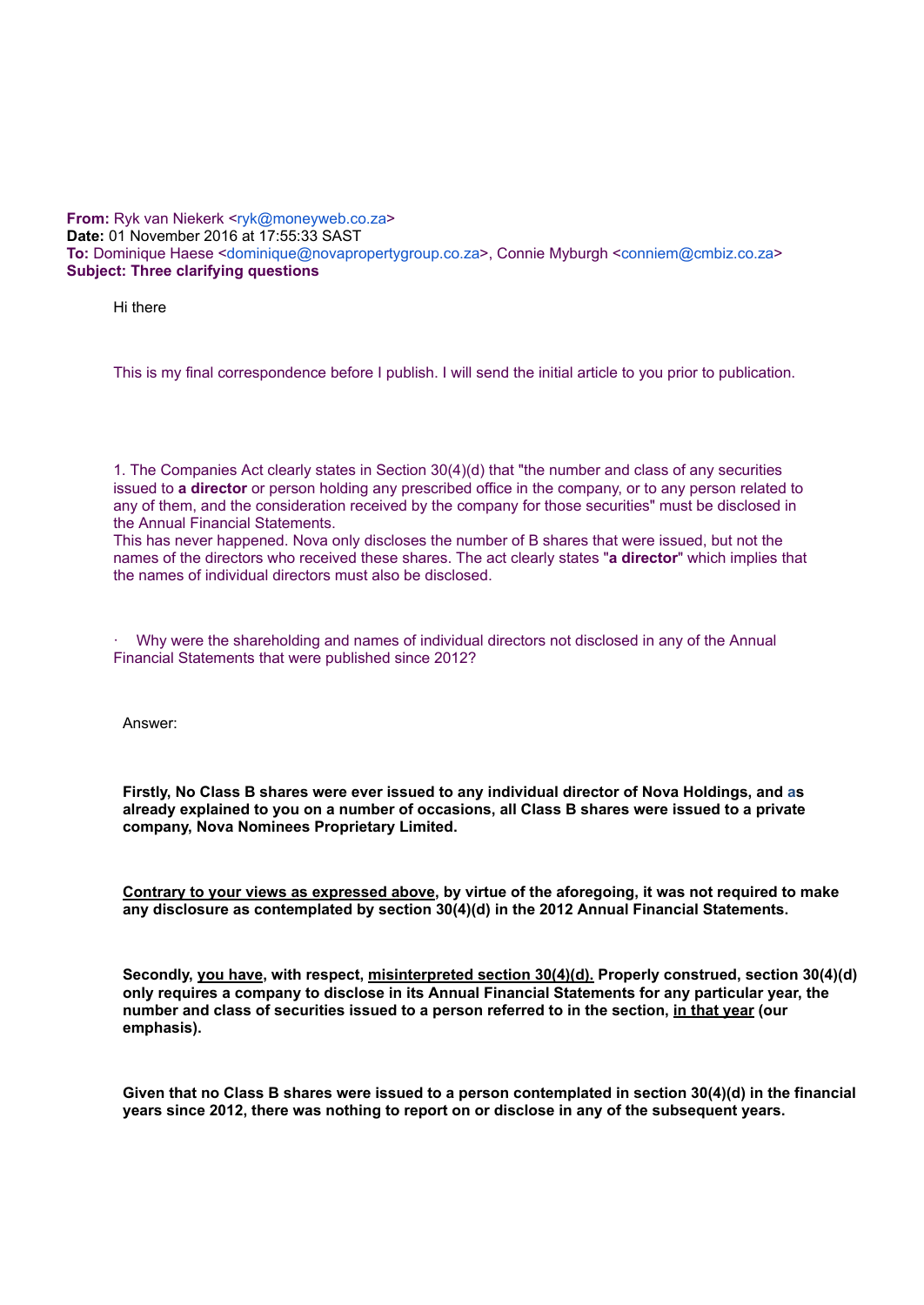Why is this not a contravention of the Companies Act?

Answer:

## **For the reasons given in our answers above, there is No contravention of the Companies Act.**

· Have the names of the directors and the number of shares they have received ever been disclosed to debenture holders or any other stakeholder?

Answer:

**We reiterate that disclosures were made in the Scheme documentation. In addition, disclosures have been made, as and when required, to relevant Nova stakeholders.**

2. The number of B shares that were issued to the founding shareholders were already disclosed in the 2012 Annual Financial Statements which were audited by BDO. These shares were not issued on 1 September 2012.

Answer:

**Your above statement is incorrect.**

**The shares were indeed issued on 1 September 2012, after the conversion process and applying the Formula and taking same into account.**

**The issuing of the shares were reflected and disclosed in the February 2012 Annual Financial Statements (the 2012 AFS), simply because the 2012 AFS were only published on 31 January 2013, and after the completion of the conversion process, as the administrative process of the first steps of implementing the Schemes, commenced in late January 2012 and continued for many months into 2013 and even thereafter, in some instances, in order to accommodate the conversion process and all its implications.**

It is clear that these shares were issued to the founding shareholders long before the conversion process concluded. It is also evident that the issuance of these shares to the founding shareholders was not influenced by the conversion formula at all.